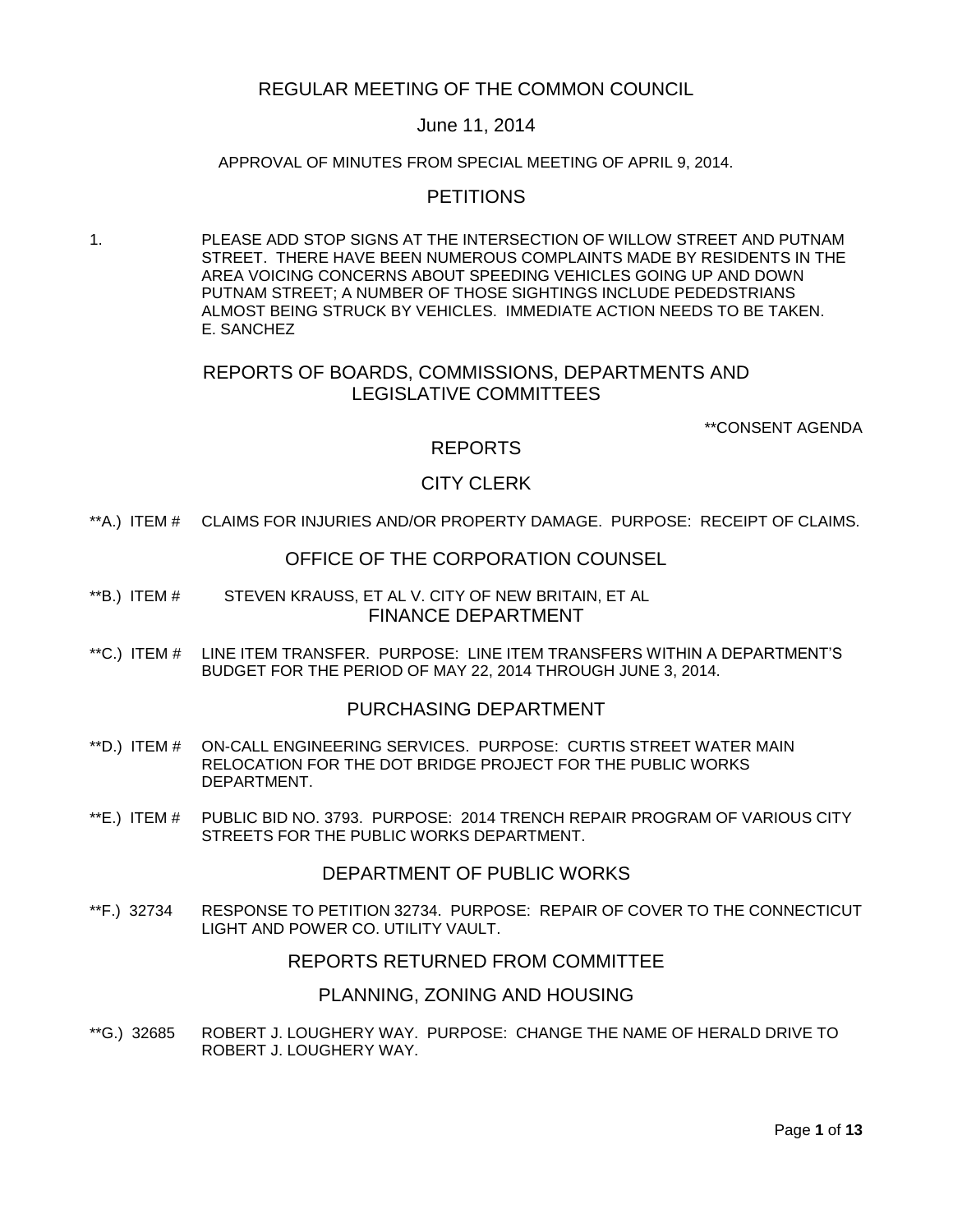- \*\*H.) 32688 [AMEND SECTION 7-1 OF THE CODE OF ORDINANCES. PURPOSE: TO REQUIRE A](#page-6-0)  [\\$25.00 FEE FOR ISSUANCE OF A CERTIFICATE OF APPROVAL IN A SITUATION WHERE](#page-6-0)  [A CERTIFICATE OF OCCUPANCY IS NOT REQUIRED.](#page-6-0)
- \*\*I.) 32729 [CONVEYANCE OF PROPERTY. PURPOSE: CONVEYANCE OF](#page-6-1) 66 BARNES STREET FOR [REHABILITATION AND HOUSING.](#page-6-1)

### RESOLUTIONS RETURNED FROM COMMITTEE

- 1.) 32685 [ROBERT J. LOUGHERY WAY. PURPOSE: CHANGE THE NAME OF HERALD DRIVE TO](#page-6-2)  [ROBERT J. LOUGHERY WAY. S. BIELINSKI, W. PABON](#page-6-2)
- 2.) 32688 [AMEND SECTION 7-1 OF THE CODE OF ORDINANCES. PURPOSE: TO REQUIRE A](#page-7-0)  [\\$25.00 FEE FOR ISSUANCE OF A CERTIFICATE OF APPROVAL IN A SITUATION WHERE](#page-7-0)  [A CERTIFICATE OF OCCUPANCY IS NOT REQUIRED. W. PABON](#page-7-0)
- 3.) 32729 [CONVEYANCE OF PROPERTY. PURPOSE: CONVEYANCE OF](#page-8-0) 66 BARNES STREET FOR [REHABILITATION AND HOUSING. M. TRUEWORTHY](#page-8-0)

### NEW RESOLUTIONS

- 4.) ITEM # [BUDGET APPROPRIATIONS. PURPOSE: JUSTICE ASSISTANCE GRANT TO THE](#page-8-1)  [NEW BRITAIN POLICE DEPARTMENT FOR THE AMOUNT OF \\$41,642.](#page-8-1) [S. BIELINSKI, C. CARLOZZI, JR., W. PABON, E. SANCHEZ, R. SMEDLEY](#page-8-1)
- 5.) ITEM # [BUDGET APPROPRIATIONS. PURPOSE: UPGRADE NEW BRITAIN'S PREPAREDNESS](#page-9-0)  [FOR RESPONSE TO BIOTERRORISM AND OTHER PUBLIC HEALTH EMERGENCIES.](#page-9-0)  A. [PLATOSZ](#page-9-0)
- 6.) ITEM # [IMMUNIZATION GRANT CONTRACT AMENDMENT. PURPOSE: DEPARTMENT OF](#page-10-0)  [PUBLIC HEALTH DECREASE OF FUNDS TO REFLECT CHANGES IN THE PROGRAM.](#page-10-0)  [A. PLATOSZ](#page-10-0)
- 7.) ITEM # [BUDGET AMENDMENT. PURPOSE: FY 15 GENERAL FUND BUDGET AMENDMENT.](#page-11-0) [M. TRUEWORTHY](#page-11-0)
- 8.) ITEM # [PROPERTY TAX RELIEF PROGRAM. PURPOSE: TAX RELIEF PROGRAMS FOR](#page-12-0)  [HOMEOWNERS, SENIOR CITIZENS, PERSONS WITH DISABILITIES, VETERANS AND](#page-12-0)  [LOW INCOME PROPERTY. M. TRUEWORTHY](#page-12-0)

## UNFINISHED BUSINESS

- 32554 RESOLUTION RE: APPROVAL OF AGREEMENT BETWEEN THE CITY OF NEW BRITAIN AND LOCAL 1186. TABLED 11/13/2013
- 32697 REPORT OF PURCHASING DEPT. RE: ON CALL ENGINEERING SERVICES LANDFILL AND RECYCLING CENTER COMPLIANCE MONITORING – PUBLIC WORKS DEPT. TABLED 04/23/2014
- 32719 REPORT OF PURCHASING DEPT. RE: HEATING AND AIR CONDITIONING MAINTENANCE AND REPAIRS AT THE SENIOR CENTER TABLED 5/14/2014

REGULAR MEETING OF THE COMMON COUNCIL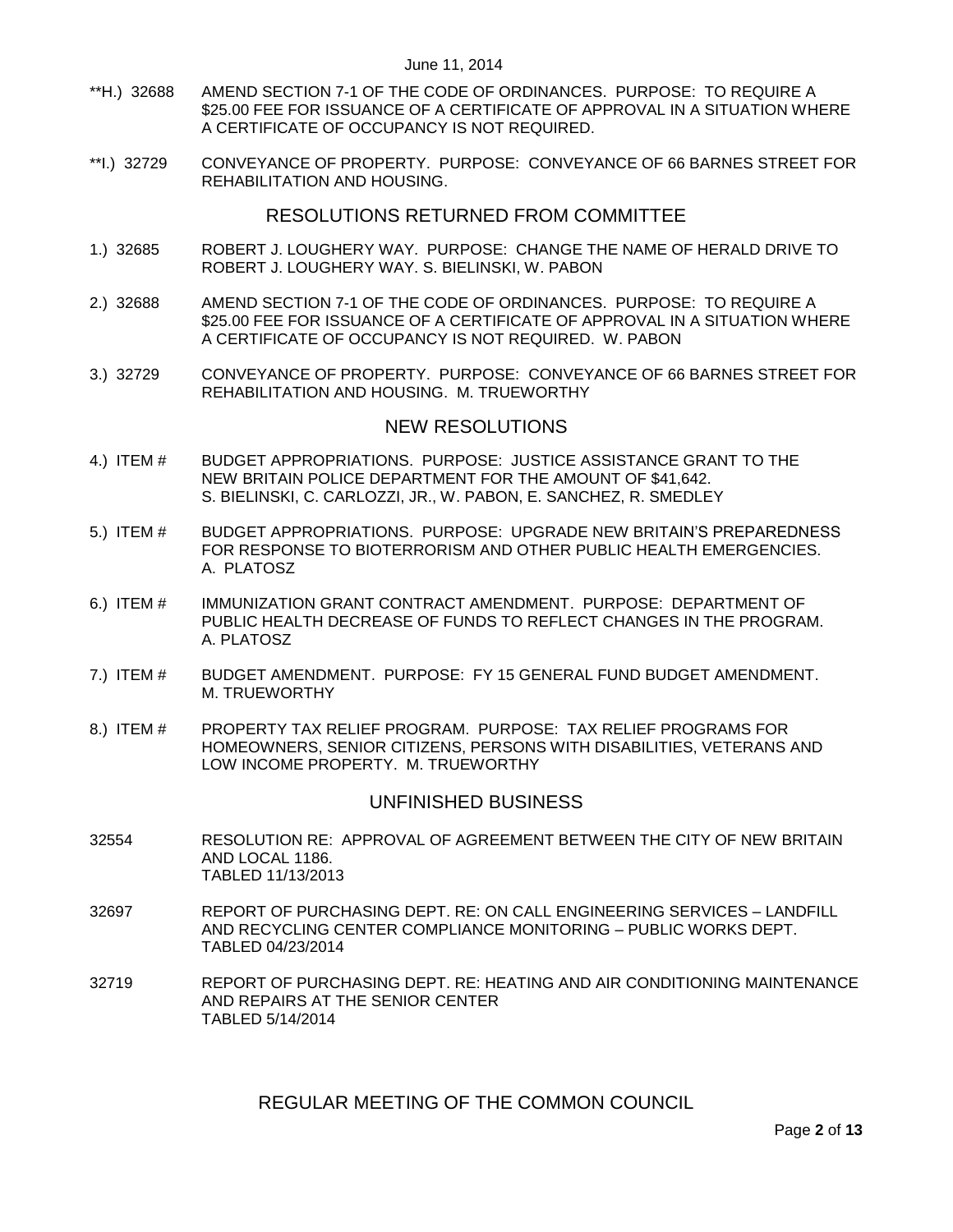### APPROVAL OF MINUTES FROM SPECIAL MEETING OF APRIL 9, 2014.

## PETITIONS

1. PLEASE ADD STOP SIGNS AT THE INTERSECTION OF WILLOW STREET AND PUTNAM STREET. THERE HAVE BEEN NUMEROUS COMPLAINTS MADE BY RESIDENTS IN THE AREA VOICING CONCERNS ABOUT SPEEDING VEHICLES GOING UP AND DOWN PUTNAM STREET; A NUMBER OF THOSE SIGHTINGS INCLUDE PEDEDSTRIANS ALMOST BEING STRUCK BY VEHICLES. IMMEDIATE ACTION NEEDS TO BE TAKEN. E. SANCHEZ

# REPORTS OF BOARDS, COMMISSIONS, DEPARTMENTS AND LEGISLATIVE COMMITTEES

\*\*CONSENT AGENDA

## REPORTS

# CITY CLERK

<span id="page-2-0"></span>\*\*A.) ITEM # CLAIMS FOR INJURIES AND/OR PROPERTY DAMAGE. PURPOSE: RECEIPT OF CLAIMS.

REPORT OF: CITY CLERK

To Her Honor, the Mayor, and the Common Council of the City of New Britain: the undersigned beg leave to report the following:

ITEM #: RE: CLAIMS FOR INJURIES AND/OR PROPERTY DAMAGE

CLAIMANTS NAME Colon, Vanessa Harrison, Shirley by her Atty. Cynthia I. Crockett Manuele, Anthony P. Tokarzewski, Waldemar by Atty. Richard W. Mather

> Mark H. Bernacki City Clerk

# OFFICE OF THE CORPORATION COUNSEL

<span id="page-2-1"></span>\*\*B.) ITEM # STEVEN KRAUSS, ET AL V. CITY OF NEW BRITAIN, ET AL

REPORT OF: Office of Corporation Counsel

To Her Honor, the Mayor, and the Common Council of the City of New Britain: the undersigned beg leave to report the following:

### ITEM #:

RE: STEVEN KRAUSS, ET AL V. CITY OF NEW BRITAIN, ET AL

Please be advised that Summary Judgment has been ordered in favor of the City of New Britain Defendants by the United States District Court Honorable Judge Shira A. Scheindlin on May 23, 2014 in the above captioned matter. On February 14, 2012, the City of New Britain Defendants filed a Motion for Summary Judgment on the grounds that the individual defendants had probable cause or arguable probable cause to arrest and search plaintiffs, or alternatively, that plaintiffs consented to the searches. The Honorable Court held that: 1.) arrests were supported by probable cause; 2.) City Defendants relied on a tip of a citizen informant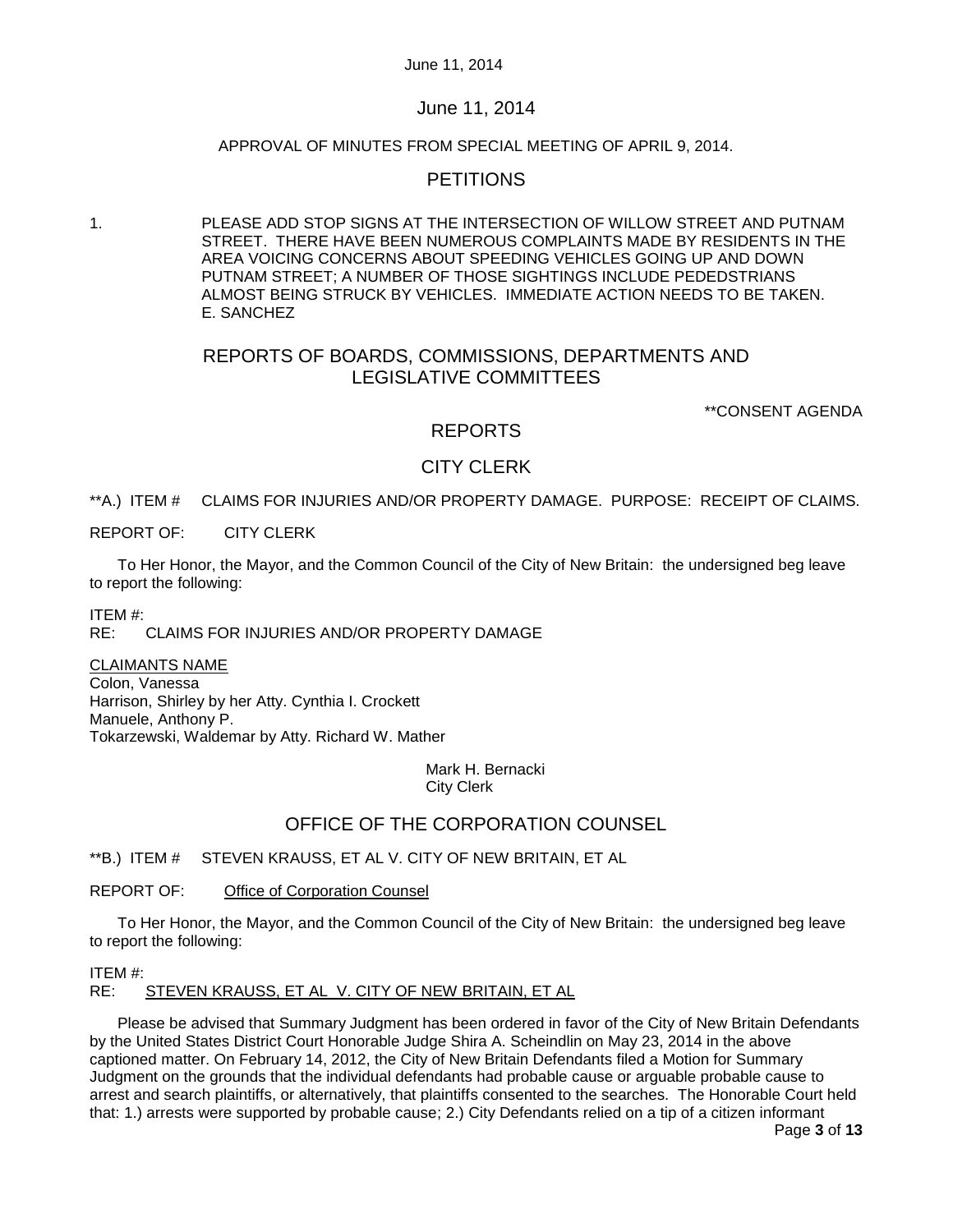whose reliability was presumed; 3.) City Defendants independently corroborated a number of the elements of the informant's tip; 4.) Even if defendants lacked probable cause to arrest plaintiffs, they were nonetheless entitled to qualified immunity; 5.) City Defendants had probable cause to conduct a warrantless search of the motor vehicle; 6.) As to the excessive force, due process and equal protection claims, the plaintiffs' failed to show the use of force was unreasonable and that they were subjected to differential treatment; and 7.) As to the Monell Claim, the plaintiffs failed to establish an underlying constitutional violation.

#### Irena J. Urbaniak City Attorney

# FINANCE DEPARTMENT

<span id="page-3-0"></span>\*\*C.) ITEM # LINE ITEM TRANSFER. PURPOSE: LINE ITEM TRANSFERS WITHIN A DEPARTMENT'S BUDGET FOR THE PERIOD OF MAY 22, 2014 THROUGH JUNE 3, 2014.

### REPORT OF: Finance Department

To Her Honor, the Mayor, and the Common Council of the City of New Britain: the undersigned beg leave to report the following:

#### ITEM #:

RE: Line Item Transfers within a department's budget for the period May 22, 2014 through June 3, 2014 (This report for information purposes only)

In accordance with the city of New Britain ordinance of Article VII – Finance, Section 2-494(3), the following departments have transferred monies from one line item to another within their departmental budget (total department budget has not changed). Each transfer will be continuously numbered from month to month throughout the fiscal year. This report represents the transfers executed by the mayor in accordance with the aforementioned ordinance for the period ending June 3, 2014

| 12. | Department:                                                                                               | <b>Common Council</b> |                      |                         |                                                                           |
|-----|-----------------------------------------------------------------------------------------------------------|-----------------------|----------------------|-------------------------|---------------------------------------------------------------------------|
|     | From:                                                                                                     | 001101001-5121        | (Full Time Salaries) |                         |                                                                           |
|     | To:                                                                                                       | 001101001-5124        | (Part Time Salaries) |                         | Amount:                                                                   |
|     | \$3,000.00                                                                                                |                       |                      |                         |                                                                           |
|     | <b>Brief Description:</b>                                                                                 |                       |                      |                         | Additional money needed to cover part time salaries account than what was |
|     | originally budgeted. Full time staff retired last fiscal year and worked part time from 7/1/13 - 12/27/13 |                       |                      |                         |                                                                           |
| 13. | Department:                                                                                               | Voters - Democrat     |                      |                         |                                                                           |
|     | From:                                                                                                     | 001104001-5331        |                      | (Professional Services) |                                                                           |
|     | To:                                                                                                       | 001104001-5122        | \$1,500.00           | (Overtime)              |                                                                           |
|     |                                                                                                           | 001104001-5124        | \$2,000.00           | (Part Time Salaries)    |                                                                           |
|     | Amount:                                                                                                   | \$3,500.00            |                      |                         |                                                                           |
|     | <b>Brief Description:</b>                                                                                 |                       |                      |                         | Ward 5 Special Election January 7, 2014. Additional funds needed as event |
|     | was not originally budgeted                                                                               |                       |                      |                         |                                                                           |
|     |                                                                                                           |                       |                      |                         |                                                                           |

Rebecca Salerni Deputy Finance Director

## PURCHASING DEPARTMENT

<span id="page-3-1"></span>\*\*D.) ITEM # ON-CALL ENGINEERING SERVICES. PURPOSE: CURTIS STREET WATER MAIN RELOCATION FOR THE DOT BRIDGE PROJECT FOR THE PUBLIC WORKS DEPARTMENT.

REPORT OF: Finance Dept., Purchasing Div.

To Her Honor, the Mayor, and the Common Council of the City of New Britain: the undersigned beg leave to report the following:

ITEM #:

RE: On-Call Engineering Services DATE: June 11, 2014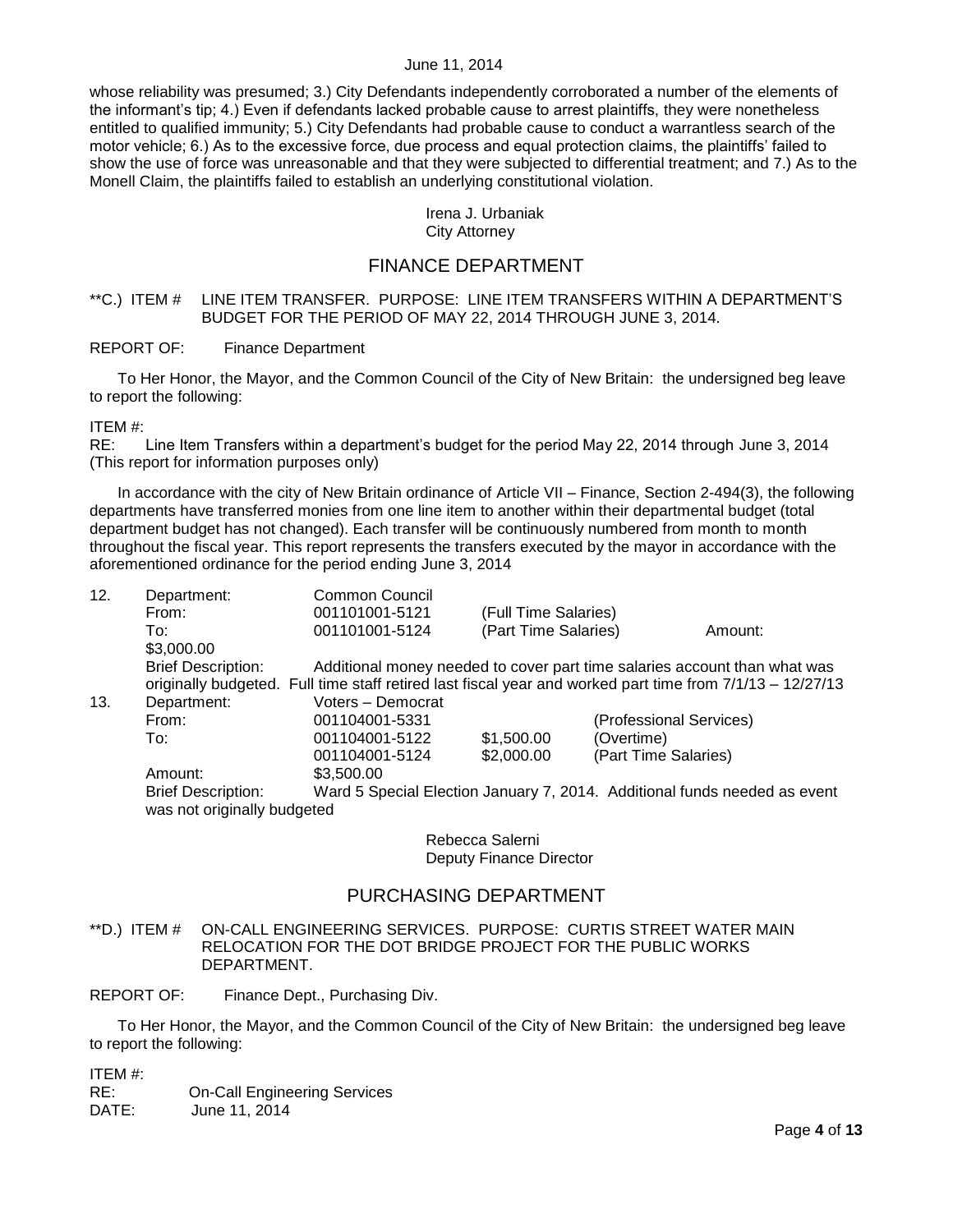The following on-call engineering project has been requisitioned following the award by the Common Council for on-call engineering contracts, Bid #3620, approved at its Regular Meeting of October 26, 2011. This project was presented and approved by the Water Commission at their June 10, 2014 meeting. The Connecticut Department of Transportation will reimburse the City for the total cost of this On-Call Engineering Service.

| Project Name: | Curtis Street Water Main Relocation, DOT Bridge Project            |
|---------------|--------------------------------------------------------------------|
| Vendor:       | Lenard Engineering, Inc.                                           |
| Amount:       | \$42,700.00                                                        |
| Line Items:   | 93035001100-5331 Water Capital Improvements, Professional Services |
| Requested By: | <b>Public Works Department/Utilities Division</b>                  |

Scope: Lenard Engineering, Inc. will work with the Connecticut Department of Transportation (DOT) and their engineering firm, Close, Jensen and Miller (CJM), on the design of the Curtis Street Bridge over Route 72 that will require the relocation of the Utilities Division's water main. Lenard Engineering, Inc. will obtain preliminary mappings of the water main location that CJM has on file. They will review the mappings to verify the size and the horizontal and vertical locations of the water main to make sure they are correct. Lenard Engineering, Inc. will then develop final plans, details and technical specifications for the relocation of the water main that will be given to CJM to be utilized by the DOT in their bid documents for this project. They will attend or conduct any meetings throughout the project. Once the Bridge Project has been started, Lenard Engineering, Inc. will provide construction administration services for the Utilities Division. They will conduct site observations during the construction phase to assure the work to relocate the water main is being performed by the contractor per the DOT plans and specifications. Lenard Engineering, Inc. will be available during the bidding and construction phases to represent the City and to answer any questions there may be regarding the water main relocation.

Resolved: That the Purchasing Agent is hereby authorized to issue a Purchase Order for \$42,700.00 to Lenard Engineering, Inc. to provide On-Call Engineering services for the Curtis Street Water Main Relocations for the DOT Bridge Project for the Public Works Department, Utility Division.

> Jack Pieper Purchasing Agent

<span id="page-4-0"></span>\*\*E.) ITEM # PUBLIC BID NO. 3793. PURPOSE: 2014 TRENCH REPAIR PROGRAM OF VARIOUS CITY STREETS FOR THE PUBLIC WORKS DEPARTMENT.

REPORT OF: Finance Dept., Purchasing Division

To Her Honor, the Mayor, and the Common Council of the City of New Britain: the undersigned beg leave to report the following:

#### ITEM #:

RE: Public Bid No. 3793, 2014 Trench Repair Program of Various City Streets for the Public Works Department DATE: June 11, 2014

Public Bid No. 3793 was solicited and received in accordance with the Purchasing Ordinances of the City of New Britain for the 2013 Trench Repair Program of Various City Streets for the Public Works Department. Funding is available for this purchase within the Public Works Department's account number 0082950302-5454, Capital Projects, Street Infrastructure Rehab.

Invitations to bid were solicited and the bid was duly advertised in the New Britain Herald Newspaper, the City and State of Connecticut's Department of Administration Services websites and mailed to forty (40) Road Construction Companies. The Purchasing Agent did not receive any letters from the Road Construction Companies on the mailing list indicating they could not provide a response to the bid request. Only one (1) response was received as per attached.

The bid was reviewed for conformance to specifications by the Public Works Administration and the Purchasing Agent. Martin Laviero Contractor, Inc. was awarded the bid for the Trench Repair Program of Various City Street the last time it was put out to Bid in 2013. They conducted the trench repairs of various City streets in a timely manner and their work was top quality and met all of the bid specifications. Therefore the Public Works Director is recommending that the bid be awarded again to Martin Laviero Contractor, Inc. of Bristol, CT.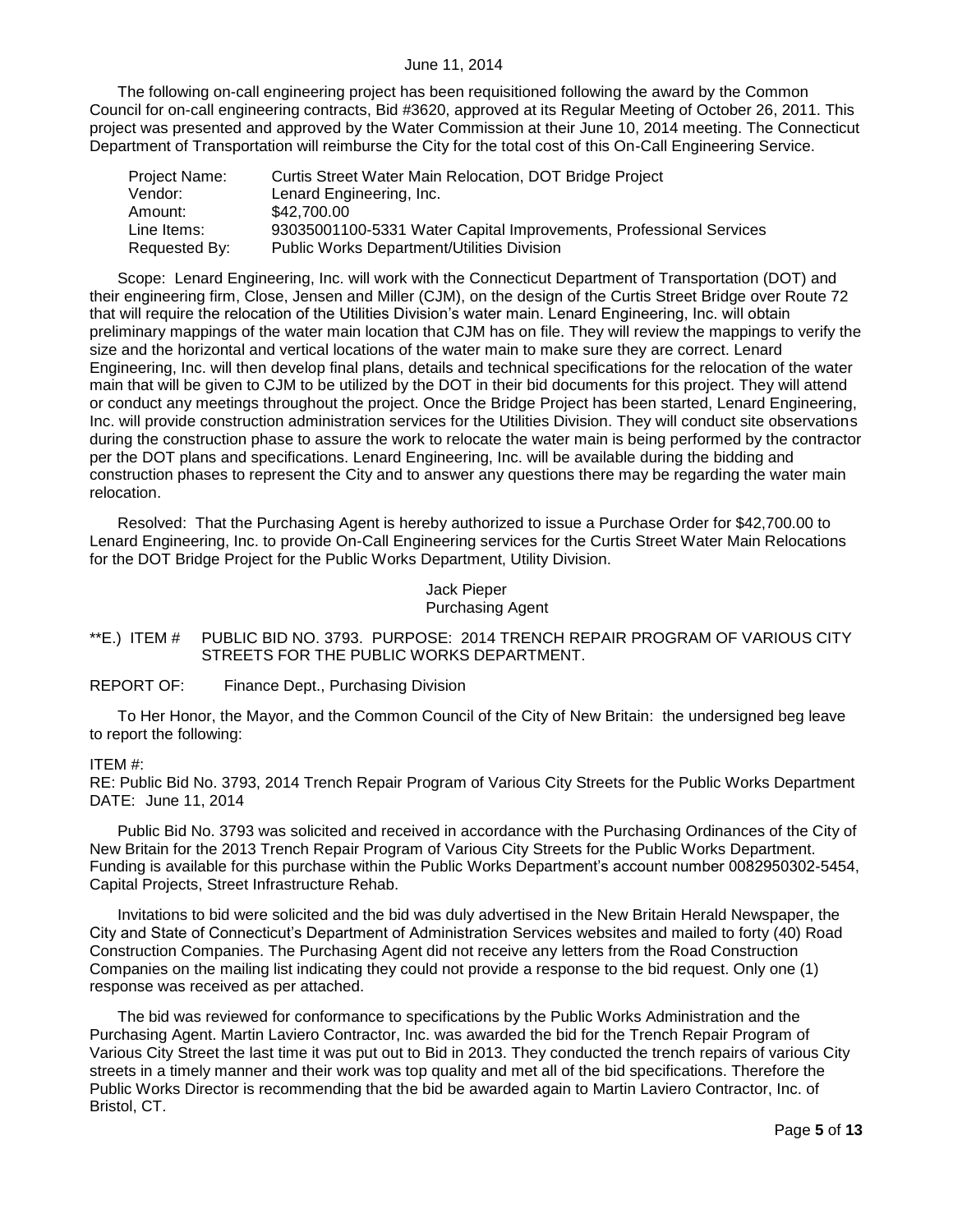RESOLVED: That the Purchasing Agent is hereby authorized to issue a purchase order for \$202,039.00 and enter into a contract with Martin Laviero Contractor, Inc. of Bristol, CT for the 2014 Trench Repair Program of Various City Streets for the Public Works Department per the terms and specifications of Public Bid No. 3793.

### Jack Pieper Purchasing Agent

# DEPARTMENT OF PUBLIC WORKS

### <span id="page-5-0"></span>\*\*F.) 32734 RESPONSE TO PETITION 32734. PURPOSE: REPAIR OF COVER TO THE CONNECTICUT LIGHT AND POWER CO. UTILITY VAULT.

REPORT OF: Department of Public Works

To Her Honor, the Mayor, and the Common Council of the City of New Britain: the undersigned beg leave to report the following:

ITEM #: 32734

RE: Repair of large pothole in the vicinity of 70 High Street

The Department of Public Works did an inspection of the pothole in response to Petition #32734. With the aid of the photograph provide, we determined the pothole was a cover to a Connecticut Light and Power Co. Utility Vault. We contacted Connecticut Light and Power Co. and they have replaced the vault cover and an additional three other covers of the same style with new covers that are more current with City standards. This was verified by the Department of Public Works with an inspection on June 5, 2014.

> Michael J. Caruso City Surveyor Dept. of Public Works

# REPORTS RETURNED FROM COMMITTEE

# PLANNING, ZONING AND HOUSING

<span id="page-5-1"></span>\*\*G.) 32685 ROBERT J. LOUGHERY WAY. PURPOSE: CHANGE THE NAME OF HERALD DRIVE TO ROBERT J. LOUGHERY WAY.

REPORT OF: COMMITTEE ON PLANNING, ZONING AND HOUSING

To Her Honor, the Mayor, and the Common Council of the City of New Britain: the undersigned beg leave to report the following:

ITEM #: 32685

RE: Change the name of Herald Drive to Robert J. Loughery Way

The Committee on Planning, Zoning and Housing held a regular meeting and public hearing on Tuesday, June 3, 2014, at 7:00 PM in the Council Chambers to which was referred the matter of item #32685 – Change the name of Herald Drive to Robert J. Loughery Way, voted to accept and recommend that the following be referred back to the Common Council with a favorable recommendation.

> Alderman Carlo Carlozzi, Jr. **Chair**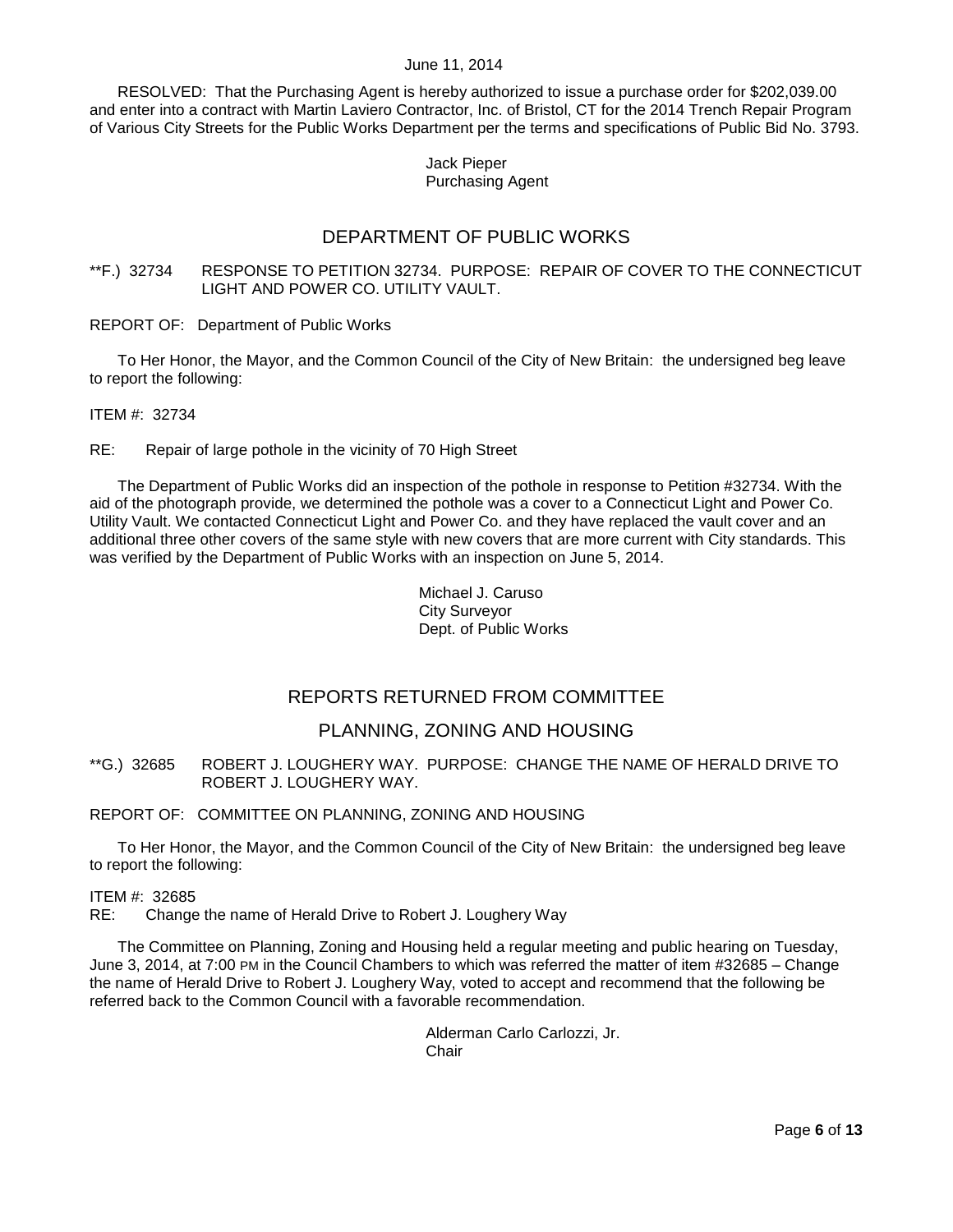<span id="page-6-0"></span>\*\*H.) 32688 AMEND SECTION 7-1 OF THE CODE OF ORDINANCES. PURPOSE: TO REQUIRE A \$25.00 FEE FOR ISSUANCE OF A CERTIFICATE OF APPROVAL IN A SITUATION WHERE A CERTIFICATE OF OCCUPANCY IS NOT REQUIRED.

### REPORT OF: COMMITTEE ON PLANNING, ZONING AND HOUSING

To Her Honor, the Mayor, and the Common Council of the City of New Britain: the undersigned beg leave to report the following:

#### ITEM #: 32688

RE: PROPOSED AMENDMENT TO SEC 7-1 OF THE CODE OF ORDINANCES.

The Committee on Planning, Zoning and Housing held a regular meeting and public hearing on Tuesday, June 3, 2014, at 7:00 PM in the Council Chambers to which was referred the matter of item #32688 – Amend section 7-1 of the Code of Ordinances to require a fee for issuance of a certificate of approval in a situation where a certificate of occupancy is not required, voted to accept and recommend that the following be referred back to the Common Council with a favorable recommendation.

Alderman Carlo Carlozzi, Jr.

**Chair** 

<span id="page-6-1"></span>\*\*I.) 32729 CONVEYANCE OF PROPERTY. PURPOSE: CONVEYANCE OF 66 BARNES STREET FOR REHABILITATION AND HOUSING.

REPORT OF: COMMITTEE ON PLANNING, ZONING AND HOUSING

To Her Honor, the Mayor, and the Common Council of the City of New Britain: the undersigned beg leave to report the following:

#### ITEM #: 32729

RE: Purchase and Sale Agreement for 66 Barnes Street

The Committee on Planning, Zoning and Housing held a regular meeting and public hearing on Tuesday, June 3, 2014, at 7:00 PM in the Council Chambers to which was referred the matter of item #32729 – Purchase and sale agreement with Vito Previti and Tammi Antolini-Previti for 66 Barnes Street, voted to accept and recommend that the following be referred back to the Common Council with a neutral recommendation.

Alderman Carlo Carlozzi, Jr.

**Chair** 

# RESOLUTIONS RETURNED FROM COMMITTEE

<span id="page-6-2"></span>1.) 32685 ROBERT J. LOUGHERY WAY. PURPOSE: CHANGE THE NAME OF HERALD DRIVE TO ROBERT J. LOUGHERY WAY. S. BIELINSKI, W. PABON

Item #32685 RE: To change the name of Herald Drive to Robert J. Loughery Way.

To Her Honor, the Mayor, and the Common Council of the City of New Britain: the undersigned beg leave to recommend the adoption of the following:

WHEREAS; the existing Robert J. Loughery Way is set to be abandoned by the city and absorbed into the area designated for CT Fasttrack for the bus way; and

WHEREAS; Robert J. Loughery was an active community member of the City of New Britain and an advocate for cancer patients and due to his involvement and giving nature in helping so many city residents with transportation to obtain needed treatment, a street across from 125 Columbus Boulevard was named Robert J. Loughery Way in his honor; and

WHEREAS; Robert J. Loughery was a native of New Britain, an employee of Stanley Works and brother of Lt. John "Jack" Loughery, a City police officer for 24 years; and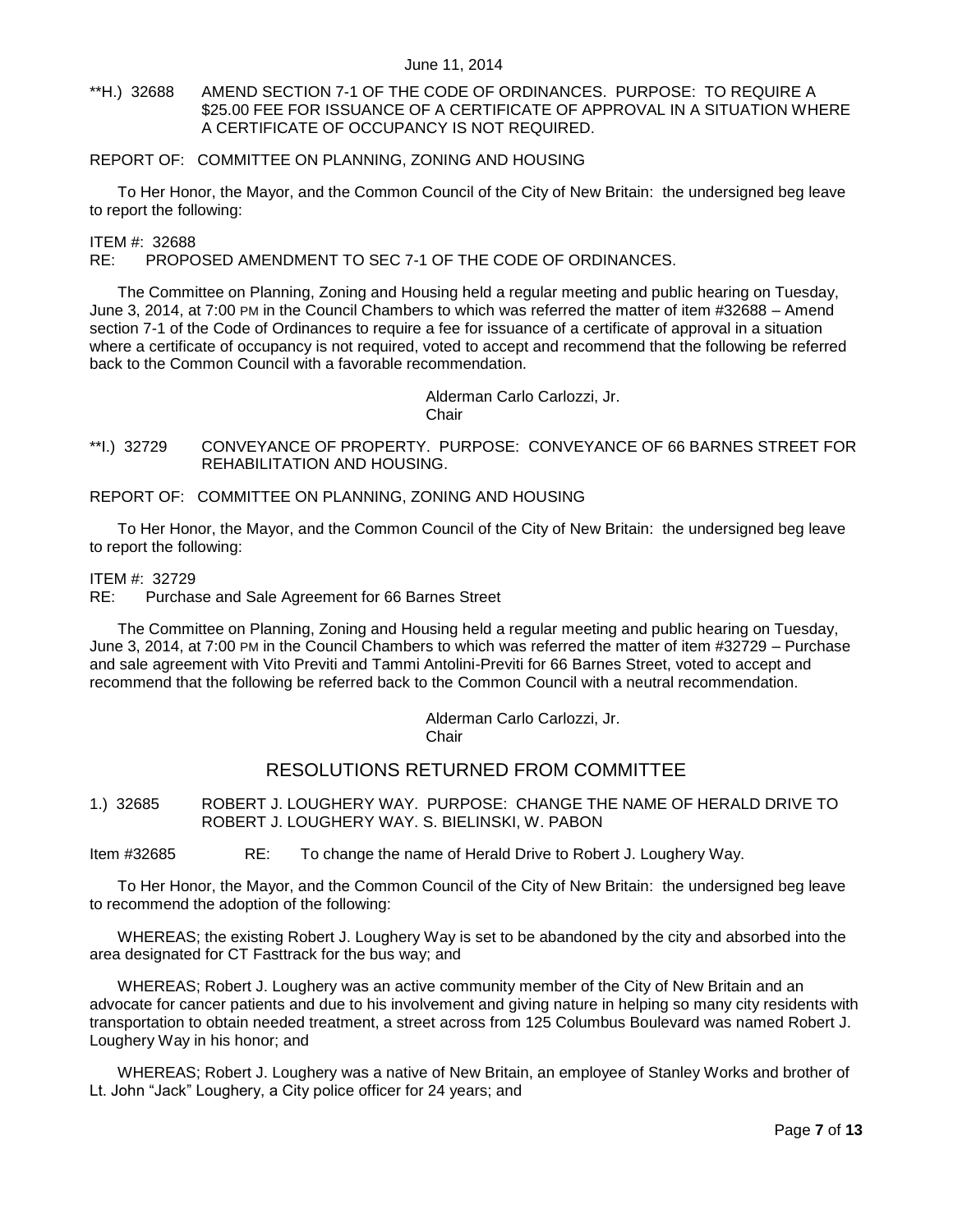WHEREAS; the City of New Britain is committed to honoring previous members of the community, and shall consider renaming Herald Drive, which is located between Chestnut Street and Herald Square, to Robert J. Loughery Way; and

WHEREAS; this street will be designated for use by police cruisers to allow access to Chestnut Street from the garage and it is the request and the desire to maintain the honor of Robert J. Loughery in close proximity to the Police Station; NOW, THEREFORE, BE IT

RESOLVED, that contingent upon the abandonment of the current street of the same name, Mayor Erin E. Stewart and the Common Council of the City of New Britain approve the name change of Herald Drive to Robert J. Loughery Way.

### Alderwoman Suzanne Bielinski Alderman Wilfredo Pabon

<span id="page-7-0"></span>2.) 32688 AMEND SECTION 7-1 OF THE CODE OF ORDINANCES. PURPOSE: TO REQUIRE A \$25.00 FEE FOR ISSUANCE OF A CERTIFICATE OF APPROVAL IN A SITUATION WHERE A CERTIFICATE OF OCCUPANCY IS NOT REQUIRED. W. PABON

Item #32688 RE:

To Her Honor, the Mayor, and the Common Council of the City of New Britain: the undersigned beg leave to recommend the adoption of the following:

Resolution Summary: INTENT AND PURPOSE: To require a \$25.00 fee for issuance of a Certificate of Approval in a situation where a Certificate of Occupancy is not required.

BE IT ORDAINED BY THE COMMON COUNCIL OF THE CITY OF NEW BRITAIN that SECTION 7-1 of Chapter 7 of the Code of Ordinances, City of New Britain, be amended as follows: (inserted text appears in underline; deleted text appears in strikethrough; new sections begin with the word [new]. ARTICLE I. IN GENERAL

Sec. 7-1. Building permit fees and other regulations--Generally.

(a) No permit to begin work for new construction alteration, removal, demolition or other building operation shall be issued until the fees prescribed in this chapter shall have been paid to the building official (or other authorized municipal agency), nor shall an amendment to a permit necessitating an additional fee because of an increase in the estimated cost of the work involved be approved until the additional fee shall have been paid.

(b) The fees for building permits shall be thirty-five dollars (\$35.00) for construction, alteration, removal, repair, demolition or other building operations per first one thousand dollars (\$1,000.00) of value or portion thereof, twenty-five dollars (\$25.00) for second one thousand dollars (\$1,000.00) of value or portion thereof and fifteen dollars (\$15.00) for every one thousand dollars (\$1,000.00) or fraction thereof cost in excess of two thousand dollars (\$2,000.00). These fees are to be charged for building permits for new construction or repairs or alterations for all classes of work related to building construction.

(c) The fee for a certificate of occupancy to be issued pursuant to this Code shall be twenty-five dollars (\$25.00) for construction, alteration, removal, repair, demolition or other building operations per each thousand dollars (\$1,000.00) of value or portion thereof up to two thousand dollars (\$2,000.00) and one dollar (\$1.00) for every one thousand dollars (\$1,000.00) or portion thereof in excess of two thousand dollars (\$2,000.00).

(d) The fees for final re-inspection for construction over five thousand dollars (\$5,000.00) shall be fifty dollars (\$50.00) for each trade inspector called for re-inspection. This fee shall apply each time an inspector is called for a final re-inspection.

(e) The fee for a Certificate of Approval to be issued pursuant to this Code shall be twenty-five dollars (\$25.00) for substantial compliance with the requirements of this Code, State of Connecticut Building Code, and the International Building Code for all completed work that requires a building permit but does not require a Certificate of Occupancy.

Alderman Wilfredo Pabon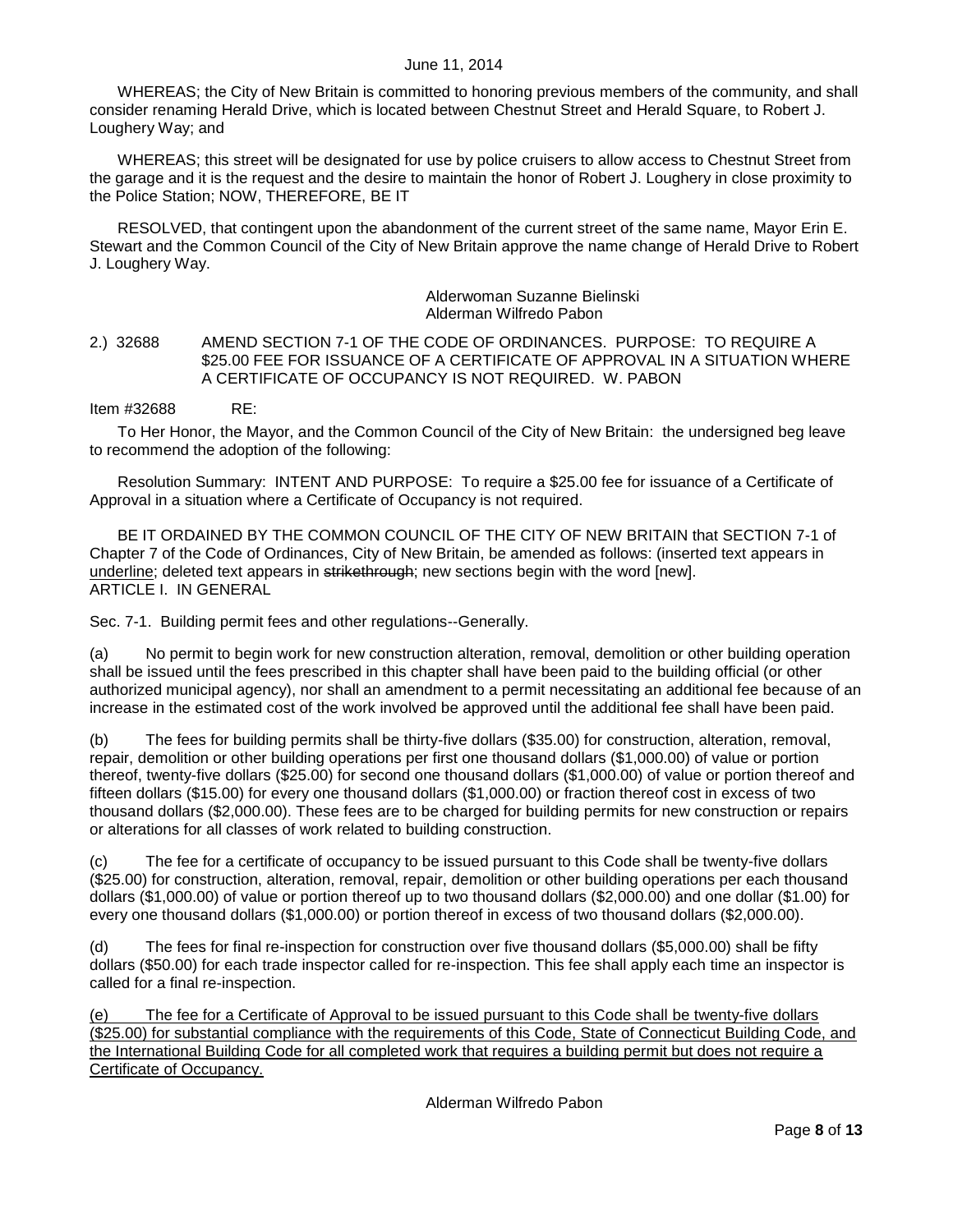### <span id="page-8-0"></span>3.) 32729 CONVEYANCE OF PROPERTY. PURPOSE: CONVEYANCE OF 66 BARNES STREET FOR REHABILITATION AND HOUSING. M. TRUEWORTHY

Item #32729 RE: Purchase and Sale Agreement with Vito Previti and Tammi Antolini-Previti for 66 Barnes Street

To Her Honor, the Mayor, and the Common Council of the City of New Britain: the undersigned beg leave to recommend the adoption of the following:

Resolution Summary: PURPOSE. To convey a City of New Britain-owned property for rehabilitation and housing.

WHEREAS, the City of New Britain currently owns property known as 66 Barnes Street which had been acquired through the foreclosure process and has been vacant since 11/30/12; and

WHEREAS, Vito Previti and Tammi Antolini-Previti have offered to purchase the property for Sixteen Thousand Dollars (\$16,000.00) and will rehabilitate the condition of the building; and

WHEREAS, Vito Previti and Tammi Antolini-Previti are owners of Vito and Sons Remodeling LLC and have had past experience in improving the appearance and condition of residential property. They propose to add an addition to the building to increase the square footage, as well as new framing, new siding, new roofing and new mechanics; and

WHEREAS, it is in the best interest of the City of New Britain to have this property rehabbed and restored to the grand list; now, therefore, be it

RESOLVED, that Erin E. Stewart, Mayor, be and is hereby authorized to negotiate and execute on behalf of the City of New Britain a Purchase and Sales Agreement with Vito Previti and Tammi Antolini-Previti for property known as 66 Barnes Street and to execute any and all documents necessary for the conveyance of said property in accordance with the terms of said agreement at a sales price not less than Sixteen Thousand Dollars (\$16,000.00).

> Alderman Michael Trueworthy Liaison Property Management

# NEW RESOLUTIONS

<span id="page-8-1"></span>4.) ITEM # BUDGET APPROPRIATIONS. PURPOSE: JUSTICE ASSISTANCE GRANT TO THE NEW BRITAIN POLICE DEPARTMENT FOR THE AMOUNT OF \$41,642. S. BIELINSKI, C. CARLOZZI, JR., W. PABON, E. SANCHEZ, R. SMEDLEY

Item # RE: Budget Appropriation – Police Dept.

To Her Honor, the Mayor, and the Common Council of the City of New Britain: the undersigned beg leave to recommend the adoption of the following:

WHEREAS, the Bureau of Justice Assistance (BJA), has funding available under the Edward Byrne Memorial Justice Assistance Grant (JAG) Formula Program, and,

WHEREAS, these funds are to be used to investigate gang, gun and drug related crimes, direct additional officers to active crime locations in the community and support police public service outreach programs, and,

WHEREAS, there is no requirement for a cash match, and,

WHEREAS, these funds, in the amount of \$41,642, will be used as set forth in the budget listed below, THEREFORE, BE IT

RESOLVED, that Mayor Erin Stewart be granted permission to apply for a Justice Assistance Grant in the sum of \$41,642, as follows: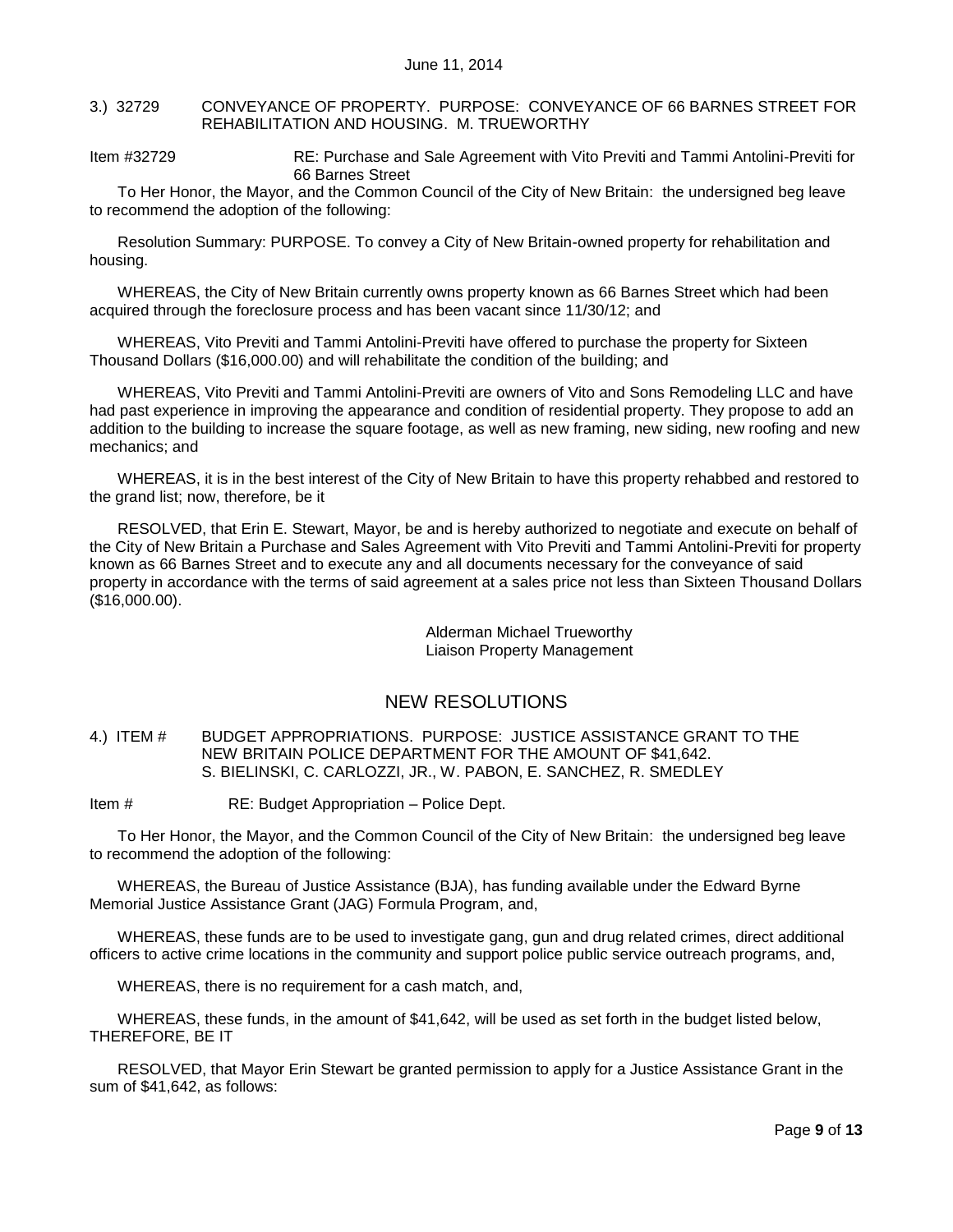June 11, 2014

| Revenue:       |                                      |            |
|----------------|--------------------------------------|------------|
| 269211150-4223 | <b>Federal Revenue</b>               | \$41,642   |
| Expenditures:  |                                      |            |
| 269211150-5122 | OT - Gun Violence/<br>"Hot<br>Spots" | \$23,642   |
| 269211150-5122 | OT - Community Outreach              | 7,000<br>S |
| 269211150-5814 | Police Explorers                     | 6,000<br>S |
| 269211150-5813 | Police Athletic League               | 5,000      |
|                | <b>Total Expenditures</b>            | \$41,642   |

Ald. Suzanne Bielinski - Police Liaison

Ald. Carlo Carlozzi, Jr. - Police Liaison

Ald. Wilfredo Pabon - Police Liaison

Ald. Emmanuel Sanchez - Police Liaison

Ald. Robert Smedley - Police Liaison

### <span id="page-9-0"></span>5.) ITEM # BUDGET APPROPRIATIONS. PURPOSE: UPGRADE NEW BRITAIN'S PREPAREDNESS FOR RESPONSE TO BIOTERRORISM AND OTHER PUBLIC HEALTH EMERGENCIES. B. PLATOSZ

Item # RE: Budget Appropriation – Health Department

To Her Honor, the Mayor, and the Common Council of the City of New Britain: the undersigned beg leave to recommend the adoption of the following:

Program Objective: to upgrade New Britain's preparedness for response to Bioterrorism (BT), other outbreaks of infectious disease and other public health emergencies. To have the infrastructure in place to perform mass vaccinations/dispensing for the entire population of the city. To prevent or minimize the effects of a public health emergency on the people of the City of New Britain.

Local Program Operation Department: Health, under the supervision of the Director.

Resolution Purpose: To approve the receipt of additional grant funding from the State of Connecticut for period 7/1/14 through 06/30/15

WHEREAS; the State Department of Public Health has notified the City that funding has been awarded in the amount of \$56,954 for the period 7/1/14 through 6/30/15. THEREFORE, BE IT

RESOLVED, that The Mayor is authorized to sign any necessary and appropriate agreements in order to secure the use of such funds for said program. This approval may be so indicated by the Town Clerk signing and attesting to this resolution; and BE IT FURTHER

RESOLVED, that the amount of \$56,954 be appropriated into Special Revenue Fund #245, Bioterrorism Planning Program as follows:

| Public Health Preparedness (1) |                              |               |
|--------------------------------|------------------------------|---------------|
| Revenue:                       |                              |               |
| 245522142-4222                 | State of CT - BT             | \$56,954      |
| Expenditures:                  |                              |               |
| 245522142-5121                 | <b>Full Time Salaries</b>    | \$<br>13,455  |
| 245522142-5231                 | Medicare                     | \$<br>4,709   |
| 245522142-5876                 | Administration               | S<br>1,400    |
| 245522142-5611                 | <b>Office Supplies</b>       | 500           |
| 245522142-5337                 | Training & Education /Drills | 750           |
| 245522142-5331                 | <b>Professional Services</b> | \$<br>36,140  |
|                                | <b>Total Expenditures</b>    | 56,954<br>\$. |

Alderman Adam Platosz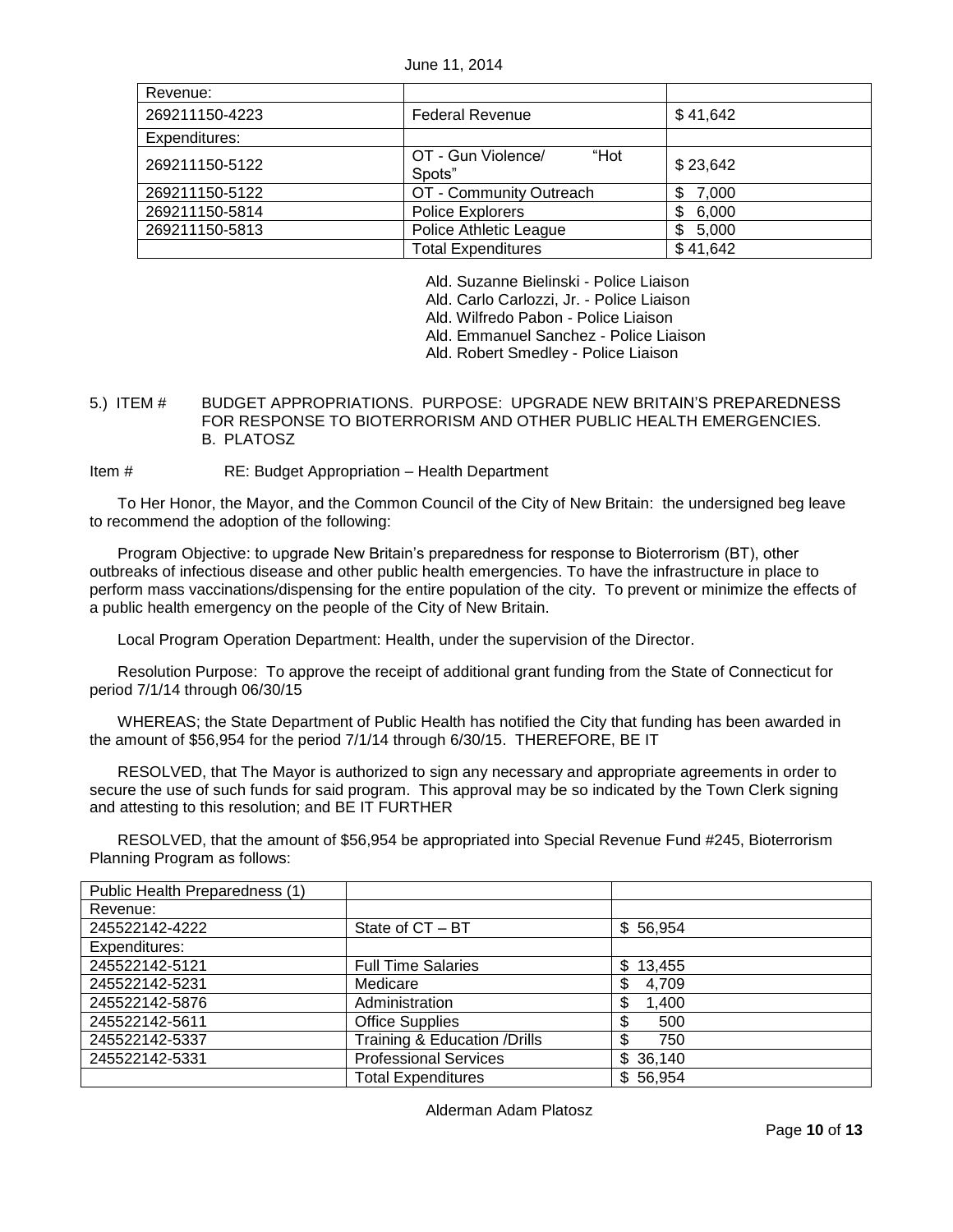#### <span id="page-10-0"></span>6.) ITEM # IMMUNIZATION GRANT CONTRACT AMENDMENT. PURPOSE: DEPARTMENT OF PUBLIC HEALTH DECREASE OF FUNDS TO REFLECT CHANGES IN THE PROGRAM. A. PLATOSZ

Item # RE: Health Department Immunization Grant Contract Amendment

To Her Honor, the Mayor, and the Common Council of the City of New Britain: the undersigned beg leave to recommend the adoption of the following:

Program Objective: Patient, parent and medical staff education; tracking of infants born at area hospitals; assessment of medical practices; surveillance for communicable diseases; and public education for prevention of communicable diseases to avoid the serious consequences of these diseases and to extend and improve the quality of New Britain resident's lives through immunizations. The initial year of grant funding, 1995.

Local program Operation Department: Health, under the supervision of the director

WHEREAS; the Health Department of the City of New Britain has an existing contract with the State Department of Public Health to provide immunization tracking and education services for New Britain residents through 12/31/2015.

WHEREAS; due to the resignation of the Immunization Coordinator in October 2013, the program had been inactive until May 2014 when a new Immunization Coordinator joined the Department, the Department of Public Health has issued a contract amendment to decrease funds for Period 3 to reflect the changes to the program.

WHEREAS; all other provisions of the contract shall remain in full force and effect.

WHERAS; the State of Connecticut ,Department of Public Health has notified the City that the grant will be funded at \$54,466 for the calendar year 2014; and

THEREFORE BE IT RESOLVED, that The Mayor be authorized to sign the contract amendment agreement for this program. And

THEREFORE BE IT RESOLVED, that the amended Special Revenue budget for fund #241, be \$54,466 for the one year period of 1/1/14 through 12/31/14 for the purpose of reflecting the State funding as follows:

| 241522141-4222            | Revenue – St of CT                        | \$54,466    |
|---------------------------|-------------------------------------------|-------------|
| EXPENDITURES:             |                                           |             |
| 241522141-5121            | <b>Full Time Salaries</b>                 | \$40,499    |
| 241522141-5122            | Overtime                                  | \$<br>300   |
| 241522141-5231            | Medicare                                  | \$<br>776   |
| 241522141-5220            | <b>MERF</b> Employer                      | \$4,856     |
| 241522141-5227            | Workers                                   | \$<br>225   |
| 241522141-5876            | <b>Administrative Fees</b>                | \$<br>4.640 |
| 241522141-5611            | <b>Office Supplies</b>                    | \$<br>500   |
| 241522141-5659            | <b>Operating Materials &amp; Supplies</b> | \$<br>800   |
| 241522141-5652            | Program Supplies                          | \$<br>500   |
| 241522141-5337            | Training/Conferences                      | \$<br>505   |
| 241522141-5412            | Telecommunications                        | \$<br>360   |
| 241522141-5580            | <b>Travel &amp; Meetings</b>              | \$<br>505   |
| <b>Total Expenditures</b> |                                           | \$54.466    |

Alderman Adam Platosz, Liaison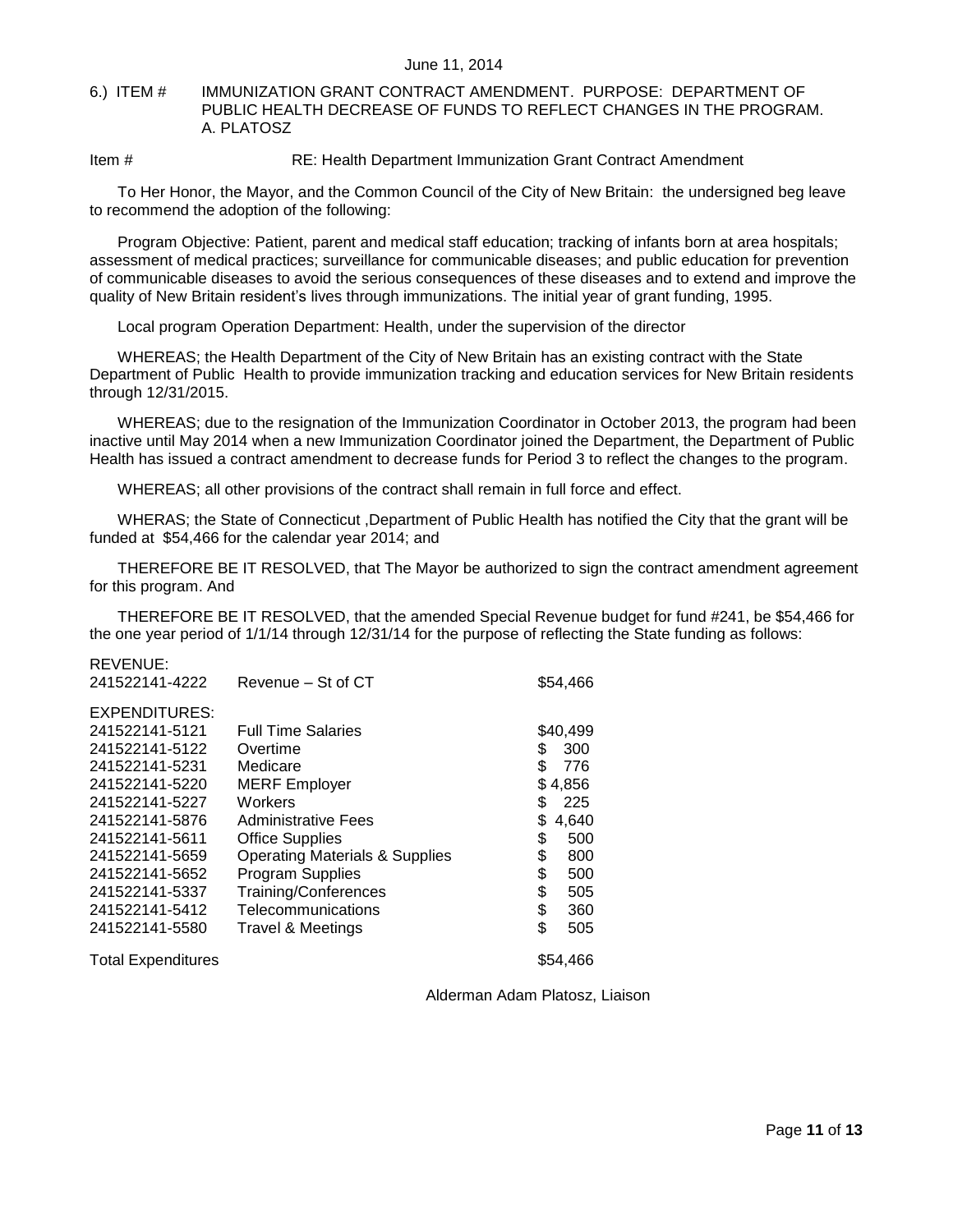### <span id="page-11-0"></span>7.) ITEM # BUDGET AMENDMENT. PURPOSE: FY 15 GENERAL FUND BUDGET AMENDMENT. M. TRUEWORTHY

## Item # RE: FY 15 General Fund Budget Amendment

To Her Honor, the Mayor, and the Common Council of the City of New Britain: the undersigned beg leave to recommend the adoption of the following:

Whereas, CT General State Statutes require municipalities to fund their Boards of Education at a Minimum Budget Requirement (MBR) on an annual basis. Municipalities that do not annually fund their Boards of Education are penalized at a \$2 reduction of Educational Cost Sharing (ECS) Grant Revenue for every \$1 that was not funded in accordance with MBR. In FY 14, New Britain's MBR is \$123,200,000. In FY 15, the General Fund Budget Local Appropriation to the Board of Education is \$118,800,000.

Whereas, the difference is \$4,400,000 and the estimated penalty for non-compliance would be \$8,800,000 in the reduction of the ECS revenue that the City is expected to receive in FY 15.

Therefore, Be it Resolved, that the FY 2014-2015 General Fund Budget be amended for this purpose as follows:

| Increase Revenue:     |                          |             |
|-----------------------|--------------------------|-------------|
| 001624005-XXXX        | General & Administrative | \$4.400.000 |
|                       |                          |             |
| Increase Expenditure: |                          |             |
| 001729008-5899        | <b>BOE</b> Appropriation | \$4.400.000 |

Whereas, additional money would be needed to restore funding for the Systems of Care Grant and Youth Service Bureau Grant back to current FY 14 funding levels.

Whereas, there are monies available in the Contingency account that can be allocated for this specific purpose,

Therefore, Be it Further Resolved, that the FY 2014-2015 General Fund Budget be transferred for this purpose as follows:

| Decrease       |                                                               |               |
|----------------|---------------------------------------------------------------|---------------|
| Expenditure:   |                                                               |               |
| 001625101-5871 | Admin & Contingency - Contingency                             | 207,299<br>S  |
| 001523003-XXXX | <b>Disabilities Commission</b>                                | 31,917        |
|                | Total                                                         | 239,216<br>\$ |
| Increase       |                                                               |               |
| Expenditure:   |                                                               |               |
| 001624005-6010 | General & Administrative - Transfer to Other Funds Systems of | \$<br>47,785  |
|                | Care                                                          |               |
| 001624005-6010 | General & Administrative - Transfer to Other Funds Youth      | \$            |
|                | Service Bureau                                                |               |
|                | Total                                                         | 239,216       |

Alderman Michael Trueworthy Mayor Pro-Tempore